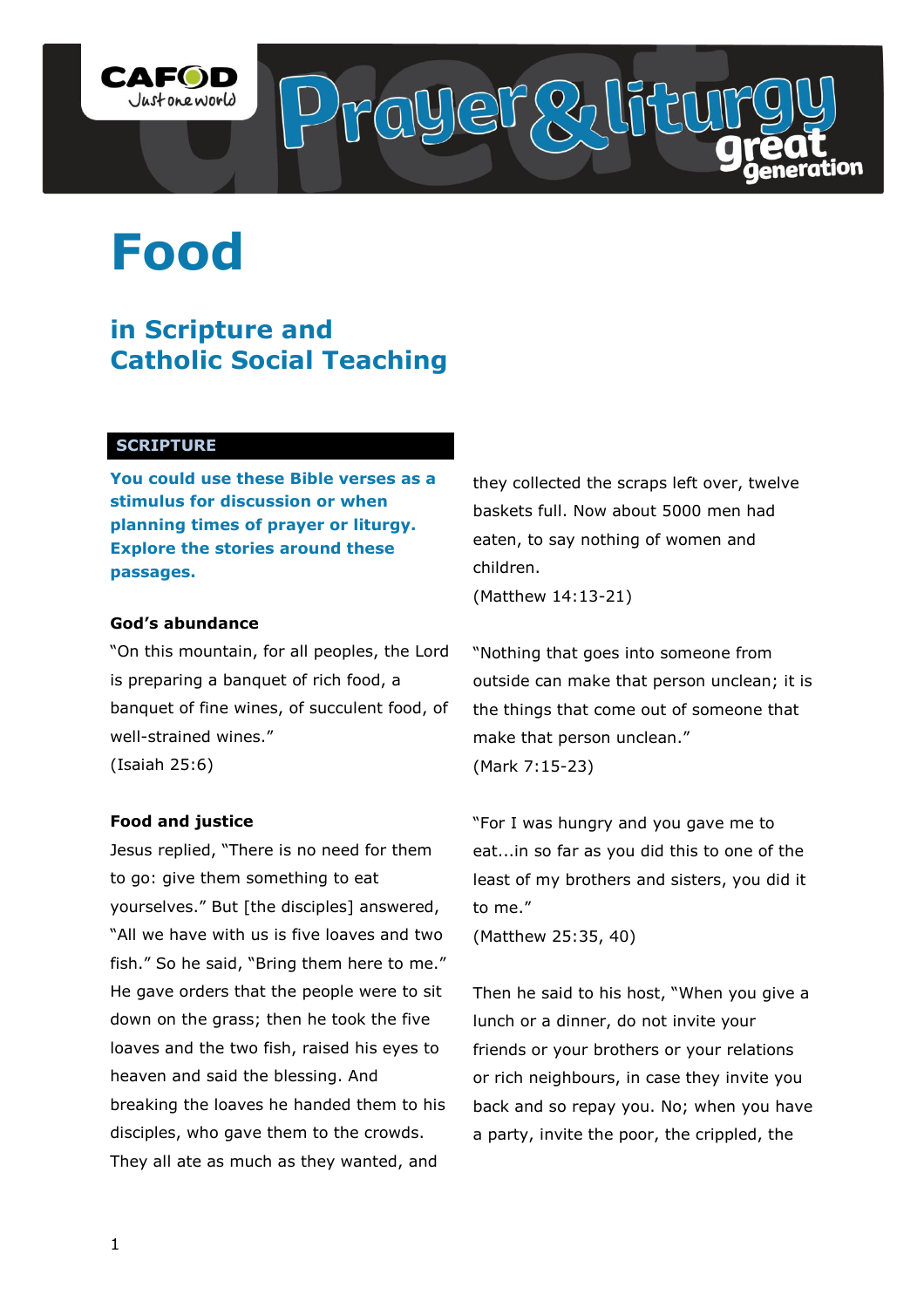lame, the blind; then you will be blessed, for they have no means to repay you." (Luke 14:12-24)

For when the time comes to eat, each of you goes ahead with your own supper, and one goes hungry and another becomes drunk. What! Do you not have homes to eat and drink in? Or do you show contempt for the church of God and humiliate those who have nothing? What should I say to you? Should I commend you? In this matter I do not commend you! (1 Corinthians 11:21-34)

#### **Food and work**

By the sweat of your face will you earn your food, until you return to the ground, as you were taken from it. For dust you are and to dust you shall return. (Genesis 3:19)

They spoke against God and against Moses, "Why did you bring us out of Egypt to die in the desert? For there is neither food nor water here; we are sick of this meagre diet." (Numbers 21:5)

#### **Food and the Eucharist**

And as they were eating he took bread, and when he had said the blessing he broke it and gave it to them. "Take it," he said, "this is my body."

(Mark 14:22-25; see also Matthew 26:26- 29; Luke 22:19-20)

Now while he was with them at table, he took the bread and said the blessing; then he broke it and handed it to them. And their eyes were open and they recognised him.

(Luke 24:30-31)

For the tradition I received from the Lord and also handed on to you is that on the night he was betrayed, the Lord Jesus took some bread, and after he had given thanks, he broke it, and he said, "This is my body, which is for you; do this in remembrance of me."... Whenever you eat this bread, then, and drink this cup, you are proclaiming the Lord"s death until he comes.

(1 Corinthians 11:23-27)

#### **CATECHISM**

# **The Catechism is the teaching of the Catholic Church.**

*The Eucharist commits us to the poor*. To receive in truth the Body and Blood of Christ given up for us, we must recognise Christ in the poorest, his brethren. (Catechism 1397)

#### **ENCYCLICALS**

**Encyclicals are letters written by the Pope on important topics.**

**Pope Paul VI, Populorum Progressio (On the development of peoples), 1967, para. 3:**

The hungry nations of the world cry out to the peoples blessed with abundance. And

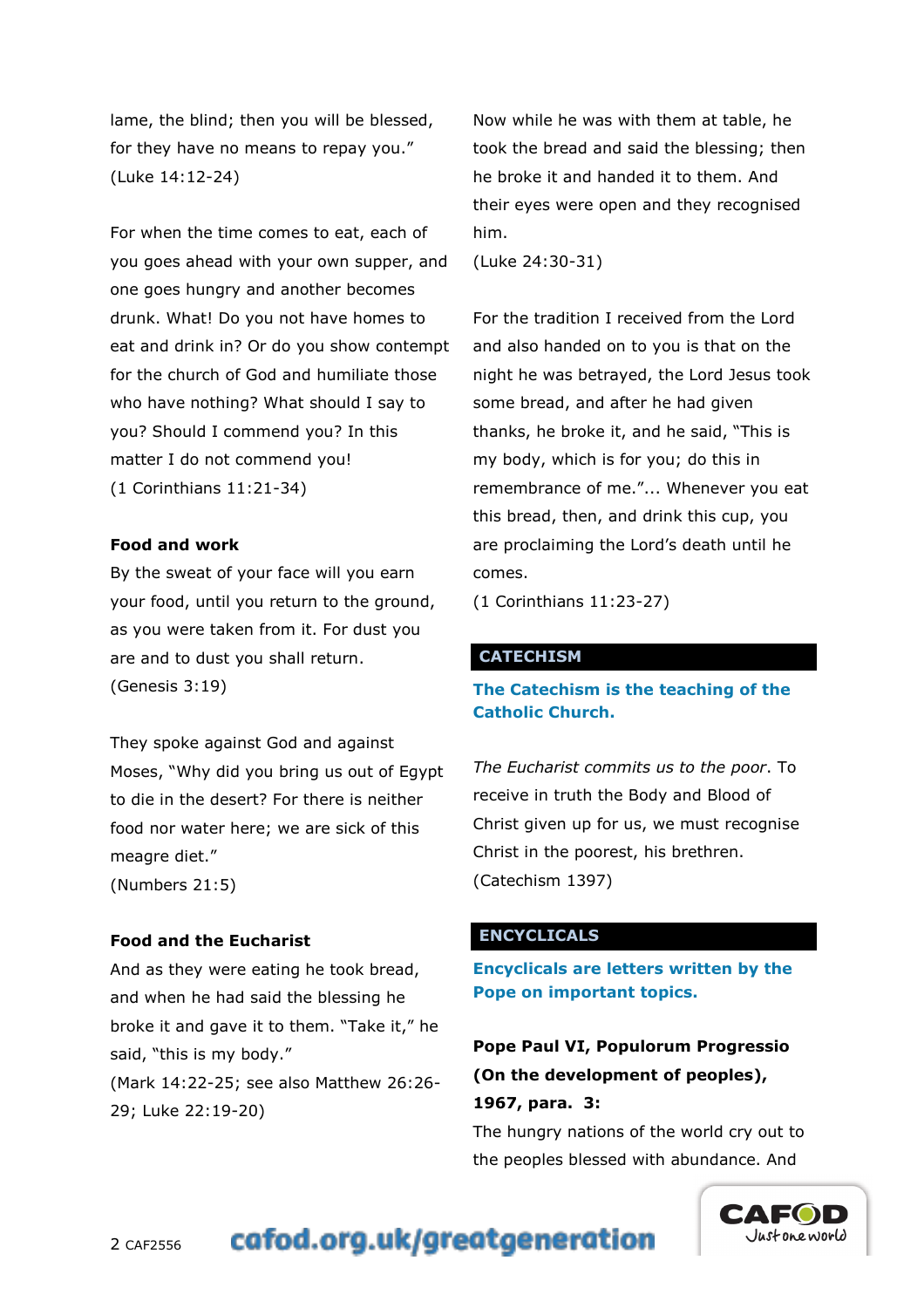the Church, cut to the quick by this cry, asks each and every [person] to hear his brother's plea and answer it lovingly.

#### **Para. 53:**

Countless millions are starving, countless families are destitute, countless men are steeped in ignorance; countless people need schools, hospitals, and homes worthy of the name. In such circumstances, we cannot tolerate public and private expenditures of a wasteful nature; we cannot but condemn lavish displays of wealth by nations or individuals; we cannot approve a debilitating arms race. It is Our solemn duty to speak out against them. If only world leaders would listen to Us, before it is too late!

# **Pope John Paul II, Centesimus Annus (One hundred years), 1991, para. 58:**

Love for others, and in the first place love for the poor, in whom the Church sees Christ himself, is made concrete in the *promotion of justice.* Justice will never be fully attained unless people see in the poor person, who is asking for help in order to survive, not an annoyance or a burden, but an opportunity for showing kindness and a chance for greater enrichment... [It] is not enough to draw on the surplus goods which in fact our world abundantly produces; it requires above all a change of life-styles, of models of production and consumption, and of the established structures of power which today govern societies.

# **Pope Benedict XVI, Caritas in Veritate (Charity in truth), 2009, para. 27:**

The right to food, like the right to water, has an important place within the pursuit of other rights, beginning with the fundamental right to life. It is therefore necessary to cultivate a public conscience that considers *food and access to water as universal rights of all human beings, without distinction or discrimination.*

# **II VATICAN COUNCIL**

**In this Year of Faith, we are called to read the four Constitutions of II Vatican Council.**

#### **Dei Verbum**

The Church has always venerated the divine Scriptures just as she venerates the body of the Lord, since, especially in the sacred liturgy, she unceasingly receives and offers to the faithful the bread of life from the table both of God's word and of Christ"s body... Therefore, like the Christian religion itself, all the preaching of the Church must be nourished and regulated by Sacred Scripture. (Para. 21)

#### **Lumen Gentium**

The Church encompasses with love all who are afflicted with human suffering and in the poor and afflicted sees the image of its poor and suffering Founder. It does all it can to relieve their need and in them it strives to serve Christ. (Para. 8)



cafod.org.uk/greatgeneration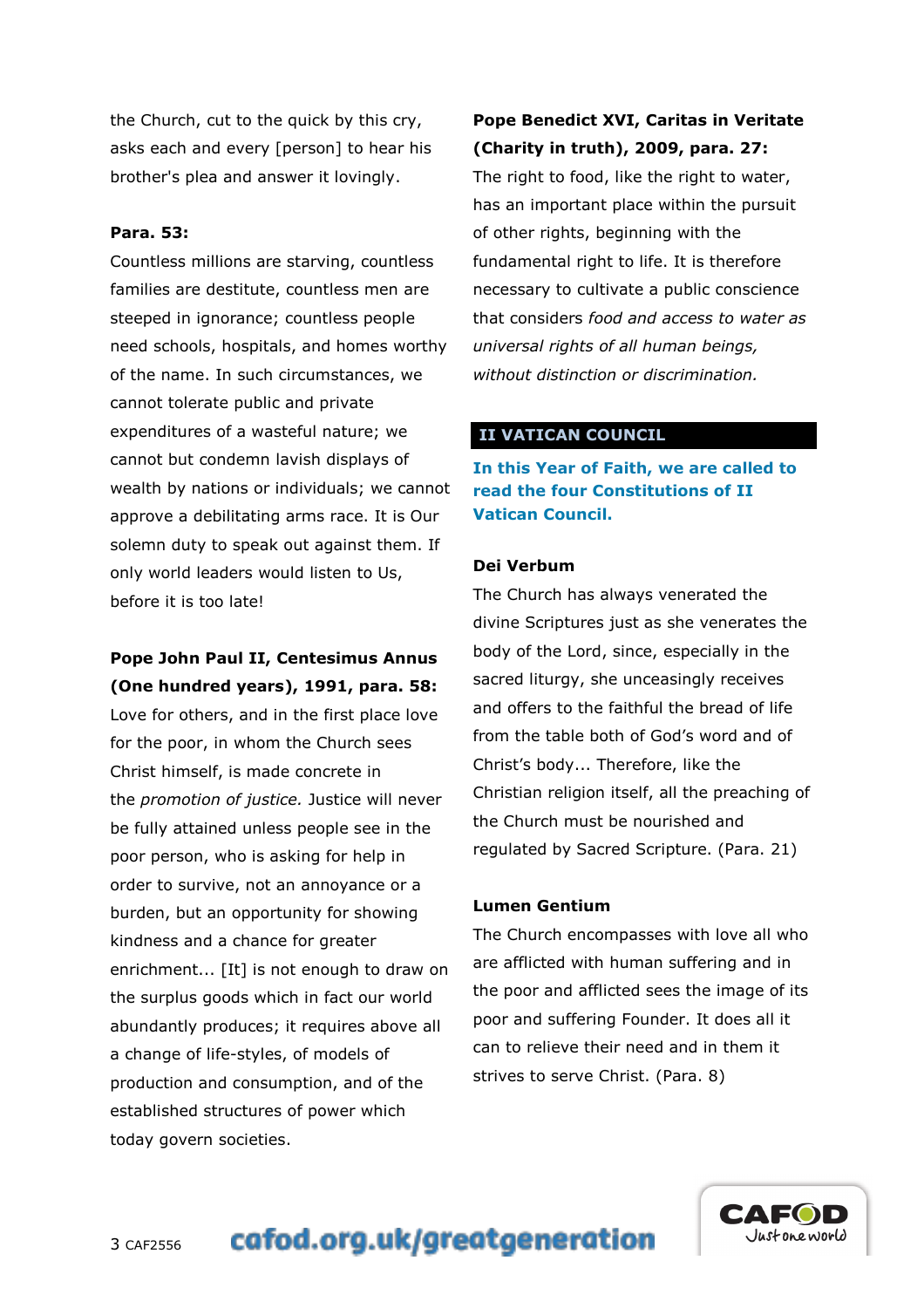#### **Sacrosanctum Concilium**

To accomplish so great a work, Christ is always present in His Church, especially in her liturgical celebrations. He is present in the sacrifice of the Mass, not only in the person of His minister... but especially under the Eucharistic species. (Para. 7)

#### **Gaudium et Spes**

The joys and the hopes, the griefs and the anxieties of the men of this age, especially those who are poor or in any way afflicted, these are the joys and hopes, the griefs and anxieties of the followers of Christ. (Para. 1)

God intended the earth with everything contained in it for the use of all human beings and people. (Para. 69)

The right of having a share of earthly goods sufficient for oneself and one"s family belongs to everyone... If one is in extreme necessity, he has the right to procure for himself what he needs out of the riches of others... Remember the aphorism of the Fathers, "Feed the man dying of hunger, because if you have not fed him, you have killed him'. (Para. 69)

#### **OTHER CATHOLIC SOCIAL TEACHING**

# **Teaching from other sources, such as saints and statements made by popes.**

You have tasted the Blood of the Lord, yet you do not recognise your brother... You dishonour this table when you do not judge worthy of sharing your food someone judged worthy to take part in this meal...

God freed you from all your sins and invited you here, but you have not become more merciful.

(St John Chrysostom)

It is not God"s will for some to have everything and others to have nothing. (Oscar Romero)

Today Christ tells us it isn"t enough to distribute bread to those who haven"t got any. The essential thing is to work toward the creation of a more just world, in which there will no longer be a minority owning too much, among such multitudes of hungry people.

(Dom Helder Camara)

The available data show that the nonfulfillment of the right to food is not only due to natural causes, but also and above all, to situations provoked by the conduct of men and women that lead to a general deterioration of social, economic and human standards.

(Benedict XVI, 2007, World Food Day)

Yet no less troubling are the threats arising from the neglect – if not downright misuse – of the earth and the natural goods that God has given us. For this reason, it is imperative that mankind renew and strengthen "that covenant between human beings and the environment, which should mirror the creative love of God, from whom we come and towards whom we are journeying".

(Benedict XVI, World Day of Peace 2010)



# cafod.org.uk/greatgeneration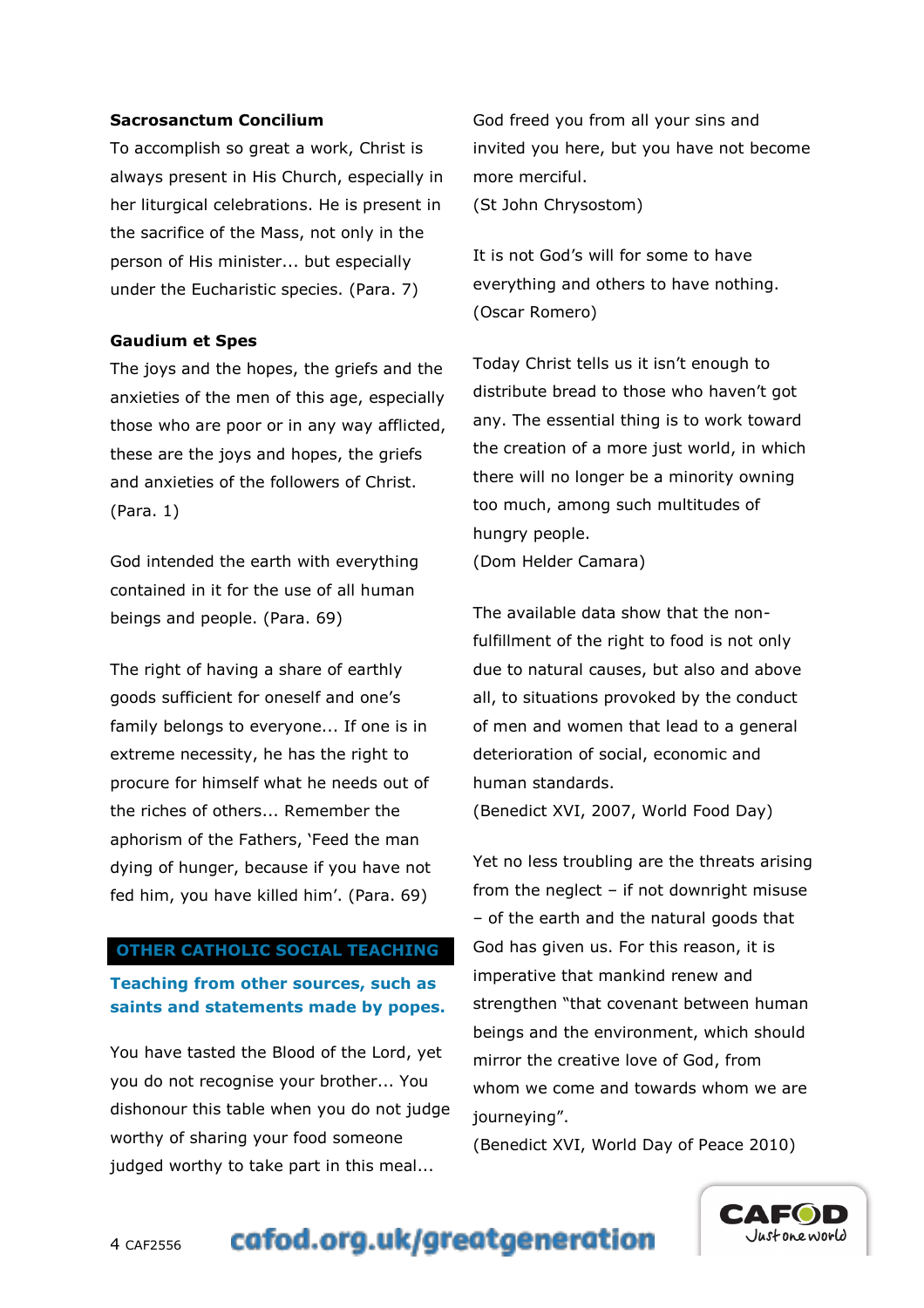The environment must be seen as God"s gift to all people, and the use we make of it entails a shared responsibility for all humanity, especially the poor and future generations."

(Benedict XVI, World Day of Peace 2010)

#### **PRAYER**

**There are many prayers around the theme of food and bread. Here are two.**

Give us each day our daily bread. (Luke 11:3)

# **A place at the table**

*On this mountain, for all peoples, the Lord is preparing a banquet of rich food. Isaiah 25:6* 

God our Father, We give you thanks for the abundance of your creation, and the generosity of your gifts.

We are sorry that amongst us are so many people who are excluded from the feast, prepared by you for us all.

May your Spirit inspire us and lead us as we seek change, so that hunger and poverty are no longer a scar and a scandal in our world.

May your Spirit guide us as we seek change,

so everybody has enough food to flourish and a place at the table you spread for all.

*Catherine Gorman/CAFOD*

#### **Short intercessory prayer based on Pope Benedict XVI's prayer in Deus Caritas Est (God is love):**

God,

Help us to become nourishment to others in the midst of a hungry world. Amen.

# **SYMBOLISM**

**In the Church, bread is rich in symbolism. Here are some of the times bread is used, which your group might wish to explore, along with other references to food.**



#### **EXPLORING SYMBOLISM:**

- How is bread used?
- Why is bread used?
- What does it symbolise?
- How could you reflect on that aspect of food in your everyday life?
- The Eucharist
- Receiving the Last Rites (the Viaticum) when ill or very elderly (also known as "the Sacrament of healing of the sick")
- Fasting (abstaining from food) during Lent and at other times